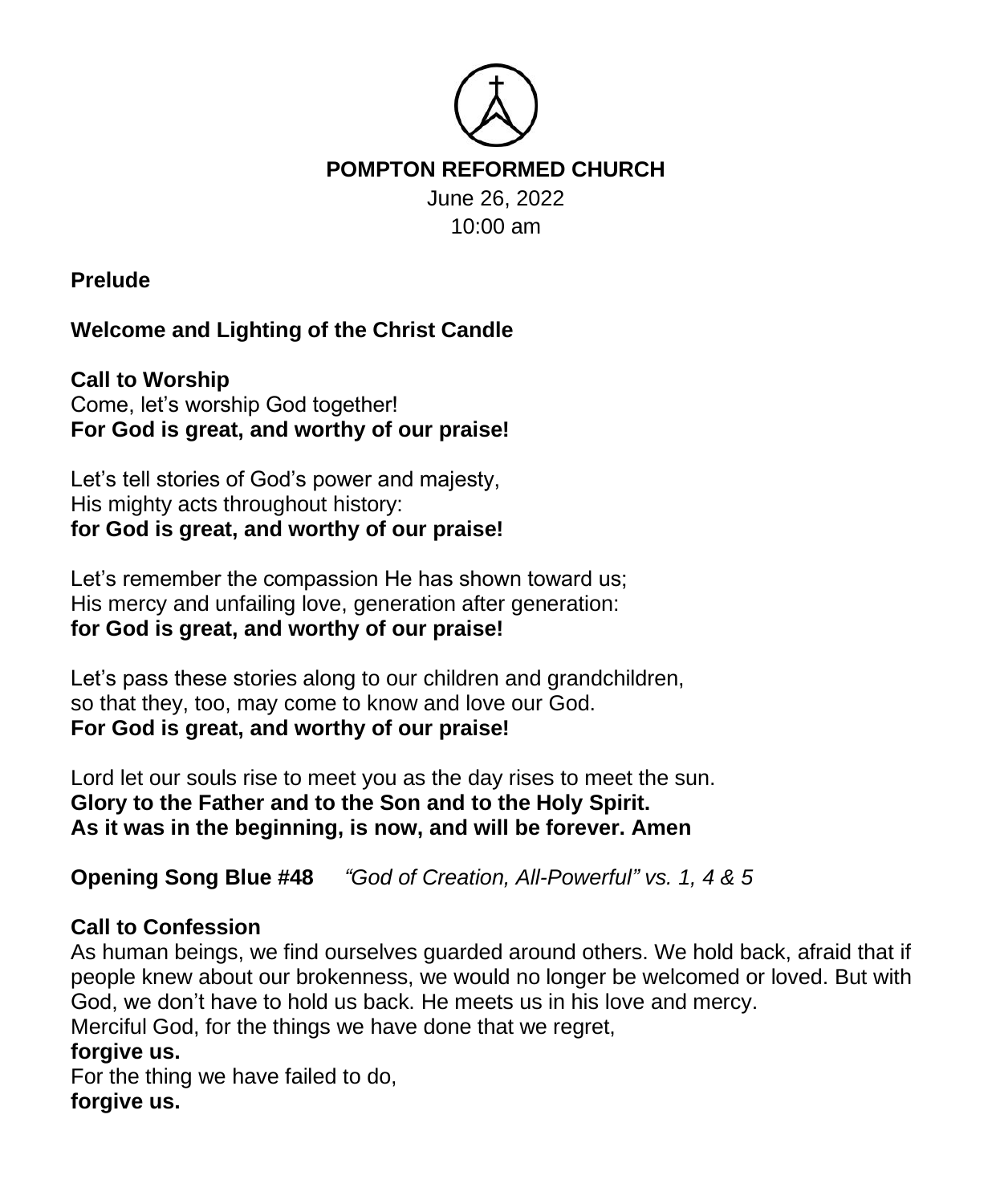For all the times we have acted without love,

### **forgive us.**

For all the times we have reacted without thought,

#### **forgive us.**

For the unfinished tasks and unfulfilled hopes,

**God of all time, forgive us and help us to lay down our regret and our shame.**

### **Words of Assurance**

The LORD is gracious and merciful, slow to anger and abounding in steadfast love. The LORD is good to all, and his compassion is over all that he has made. The LORD upholds all who are falling, and raises up all who are bowed down. Hear the word of the Lord in Jesus: 'Your sins are forgiven!' **Thanks be to God!**

## **Living the Way of Jesus**

As followers of Jesus, our lives are changed and shaped by his life. We are moved and formed by his words. Say these words with me: **Love the Lord your God with all your heart, with all your soul, and with all your strength. And love your neighbor as yourself.** 

Friends, let us live out this kind of love. This is the word of the Lord. **Thanks be to God.** 

#### **Announcements Prayers of the People and Lord's Prayer**

### **Sermon Title: Love Remains Scripture Passage: 1 Corinthians 13:4-13**

**<sup>4</sup>** Love is patient, love is kind. It does not envy, it does not boast, it is not proud. **<sup>5</sup>** It does not dishonor others, it is not self-seeking, it is not easily angered, it keeps no record of wrongs. **<sup>6</sup>** Love does not delight in evil but rejoices with the truth. **<sup>7</sup>** It always protects, always trusts, always hopes, always perseveres. **<sup>8</sup>** Love never fails. But where there are prophecies, they will cease; where there are tongues, they will be stilled; where there is knowledge, it will pass away. **<sup>9</sup>** For we know in part and we prophesy in part, **<sup>10</sup>** but when completeness comes, what is in part disappears. **<sup>11</sup>** When I was a child, I talked like a child, I thought like a child, I reasoned like a child. When I became a man, I put the ways of childhood behind me. **<sup>12</sup>** For now we see only a reflection as in a mirror; then we shall see face to face. Now I know in part; then I shall know fully, even as I am fully known. **<sup>13</sup>** And now these three remain: faith, hope and love. But the greatest of these is love.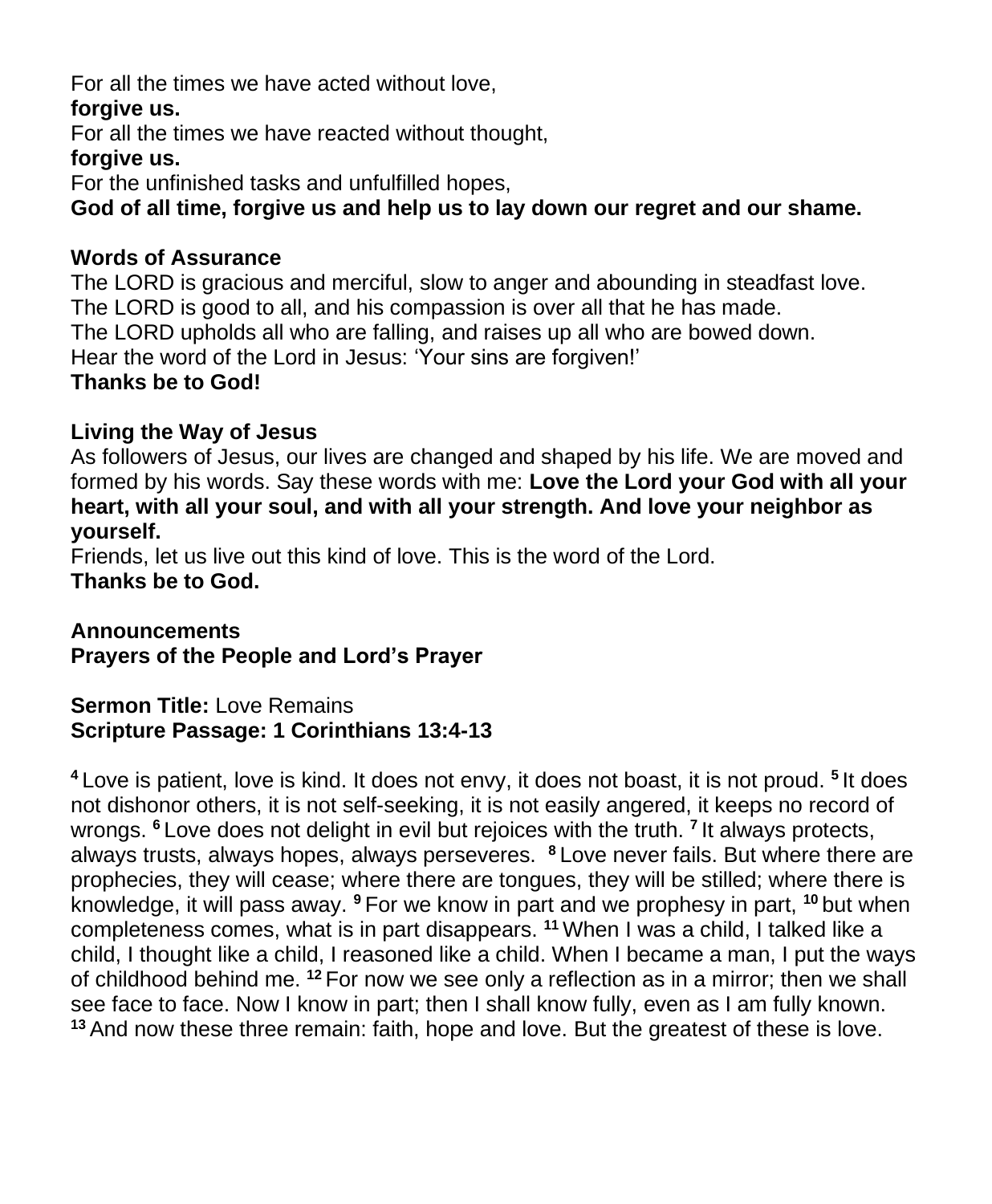## **Our Shared Faith: A Section From The Nicene Creed**

We believe in one God. the Father almighty, maker of heaven and earth, of all things visible and invisible.

And in one Lord Jesus Christ, the only Son of God, begotten from the Father before all ages, God from God, Light from Light, true God from true God, begotten, not made; of the same essence as the Father. Through him all things were made. For us and for our salvation

**Closing Song Blue #499** *"Lord, I Was Blind" vs. 1, 2 & 4*

**Benediction**

**Postlude**